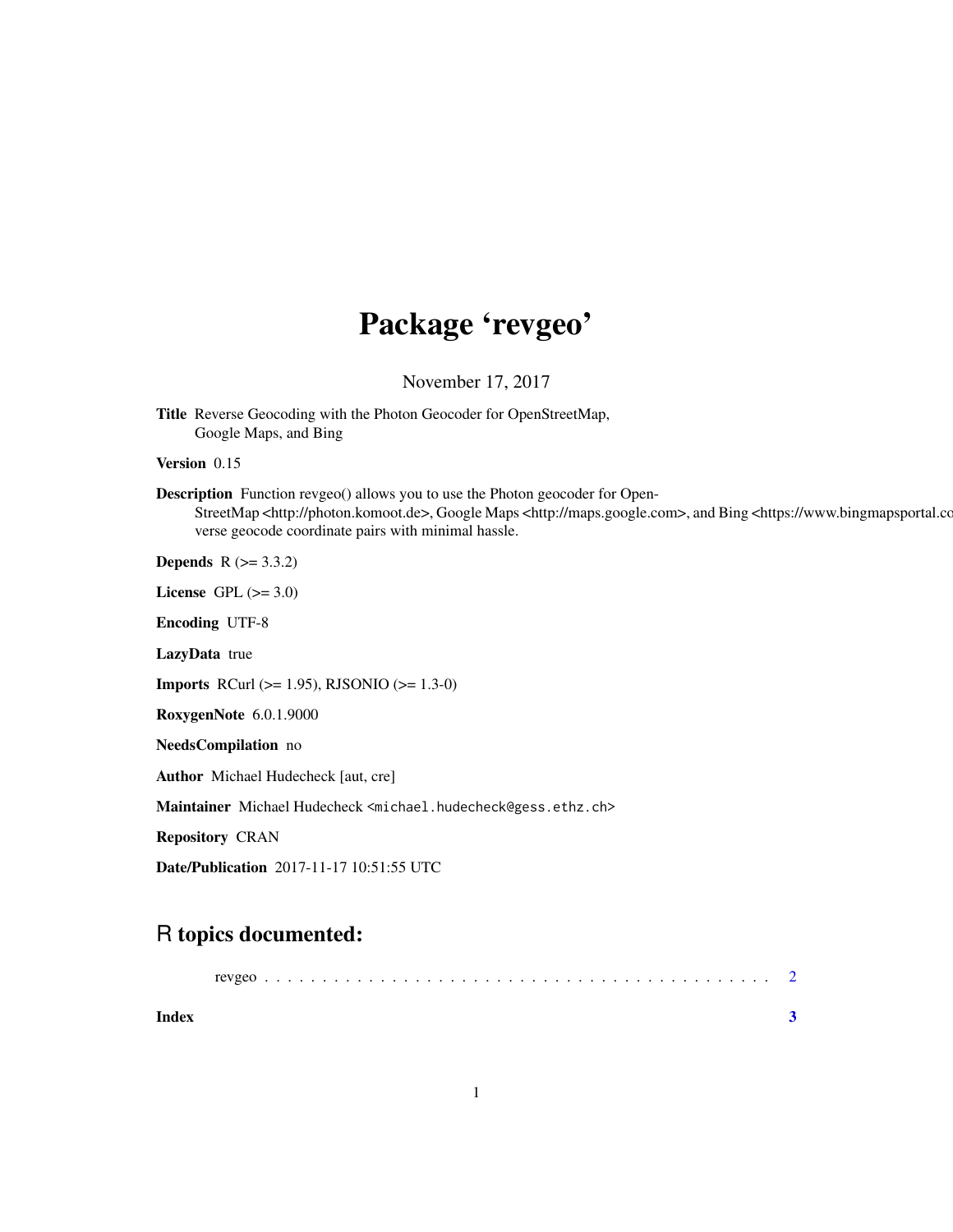<span id="page-1-0"></span>2 a revgeo and the set of the set of the set of the set of the set of the set of the set of the set of the set of the set of the set of the set of the set of the set of the set of the set of the set of the set of the set o

revgeo *Reverse Geocoding with the Photon Geocoder for OpenStreetMap, Google Maps, and Bing.*

#### Description

Enables the use of the Photon geocoder for OpenStreetMap, Google Maps, and Bing to reverse geocode coordinate pairs. Photon allows for unlimited geocode queries, while Google Maps and Bing provide a little more information for 'out of the way' locations. Google Maps and Bing require an API key, and Google Maps limits users to 2,500 free queries a day.

#### Usage

```
revgeo(longitude, latitude, provider = NULL, API = NULL, output = NULL,
  item = NULL)
```
#### Arguments

| longitude | Required. You must enter a valid longitude coordinate; e.g., -77.0229529                                                                                                                                                           |
|-----------|------------------------------------------------------------------------------------------------------------------------------------------------------------------------------------------------------------------------------------|
| latitude  | Required. You must enter a valid latitude coordinate; e.g., 38.89283435                                                                                                                                                            |
| provider  | Defaults to NULL, which automatically selects the Photon API. Enter 'google'<br>to use the Google Maps API or 'bing' to use the Bing API.                                                                                          |
| API       | Defaults to NULL. Enter a valid Google Maps or Bing API key to use their<br>service.                                                                                                                                               |
| output    | Defaults to NULL, which returns a reverse geocoded address as a string. Other<br>valid options include 'hash', which returns a hashed string, and 'frame', which<br>returns a dataframe.                                           |
| item      | Defaults to NULL. You can use 'item' in conjunction with 'hash' or 'frame'<br>to return portion of the address; e.g., 'zip' for postal code. Options include<br>'housenumber', 'street', 'city', 'county', 'state', and 'country'. |

#### Author(s)

Michael Hudecheck, <michael.hudecheck@gess.ethz.ch>

#### Source

https://github.com/mhudecheck/revgeo/

#### Examples

```
revgeo(longitude=-77.0229529, latitude=38.89283435)
revgeo(longitude=-77.0229529, latitude=38.89283435, output='frame')
revgeo(longitude=-77.0229529, latitude=38.89283435, output='hash', item='zip')
```